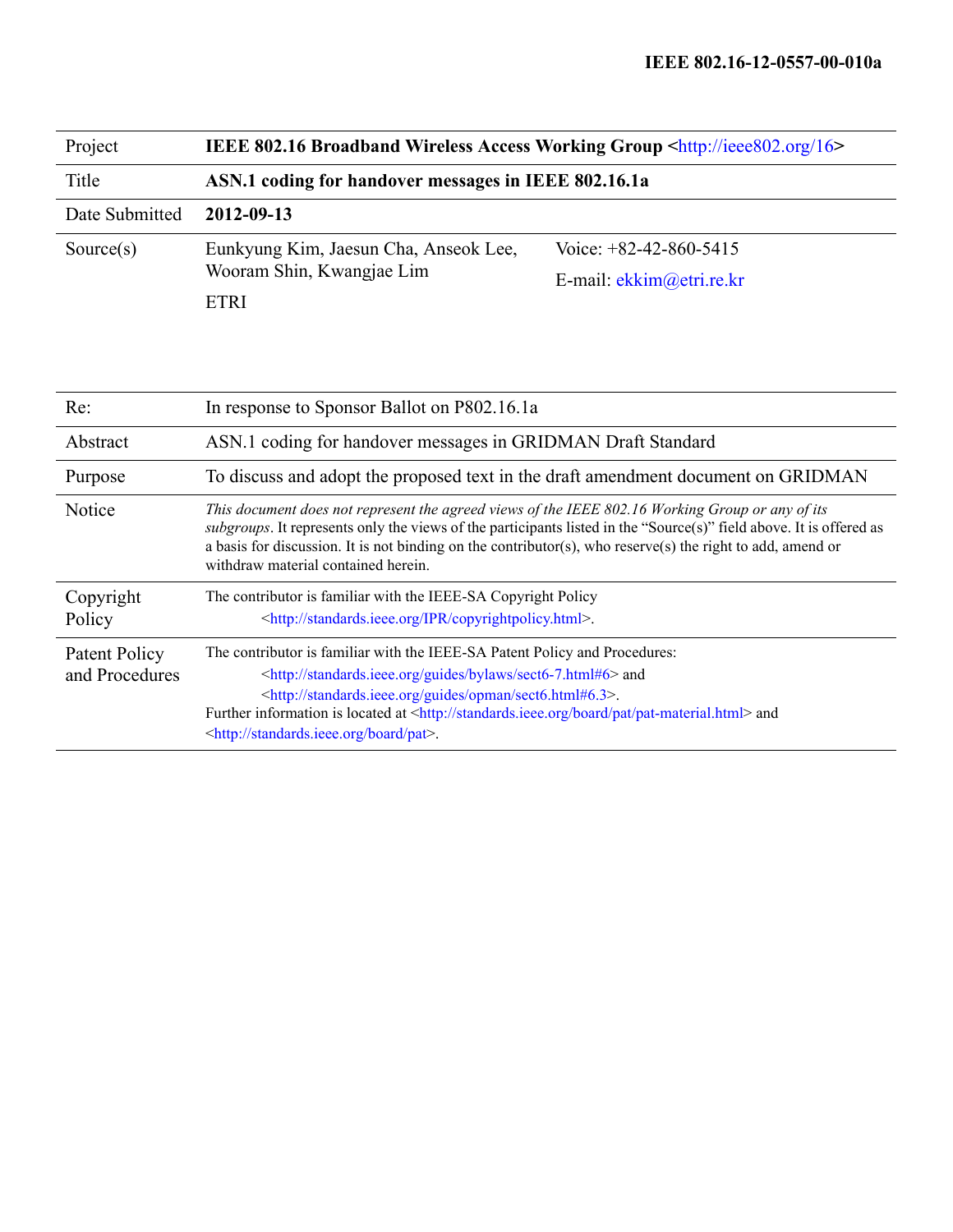# **ASN.1 coding for handover messages in IEEE 802.16.1a**

*Eunkyung Kim, Jaesun Cha, Anseok Lee, Wooram Shin, Kwangjae Lim ETRI*

## **1. Introduction**

This document provides ASN.1 encoding for handover messages in P802.16.1a.

## **2. References**

[1] IEEE 802.16-12-0132-00, GRIDMAN System Requirement Document including SARM annex, January 2012.

[2] IEEE P802.16nTM/D5, Air Interface for Broadband Wireless Access Systems - Draft Amendment: Higher Reliability Networks, June 2012.

- [3] IEEE P802.16.1a<sup>TM</sup>/D5, WirelessMAN-Advanced Air Interface for Broadband Access Systems Draft Amendment: Higher Reliability Networks, June 2012.
- [4] IEEE P802.16TM-2012, IEEE Standard for Air Interface for Broadband Wireless Access Systems," August 2012.

[5] IEEE P802.16.1TM-2012, IEEE Standard for WirelessMAN-Advanced Air Interface for Broadband Wireless Access Systems, September 2012.

## **3. Proposed Text on the IEEE 802.16.1a Amendment Draft Standard**

[-------------------------------------Start of Text Proposal---------------------------------------------------]

## *[Remedy: replace text in line#24 - line#33, page 245, P802.16.1a/D5 by following:]*

| -- Handover Messages   |                       |            |        |                             |
|------------------------|-----------------------|------------|--------|-----------------------------|
|                        |                       |            |        |                             |
|                        |                       |            |        |                             |
| -- Handover Indication |                       |            |        |                             |
|                        |                       |            |        |                             |
| $AAI-HO-TND ::=$       |                       | SEOUENCE { |        |                             |
|                        | hoEventCode           |            | CHOICE |                             |
|                        | targetABSSelection    |            |        | TargetABSSelection, -- 0b00 |
|                        | targetABSUnreachable  |            |        | TargetABSSelection, -- 0b01 |
|                        | servingABSUnreachable |            |        | TargetABSSelection, -- 0b10 |
|                        | handoverCancel        |            |        | $HandoverCancel -- 0b11$    |
| $\}$ ,                 |                       |            |        |                             |
| $\cdots$               |                       |            |        |                             |
|                        |                       |            |        |                             |
|                        |                       |            |        |                             |
| TargetABSSelection ::= |                       | SEOUENCE   |        |                             |
|                        | targetABSID           |            | BSID.  |                             |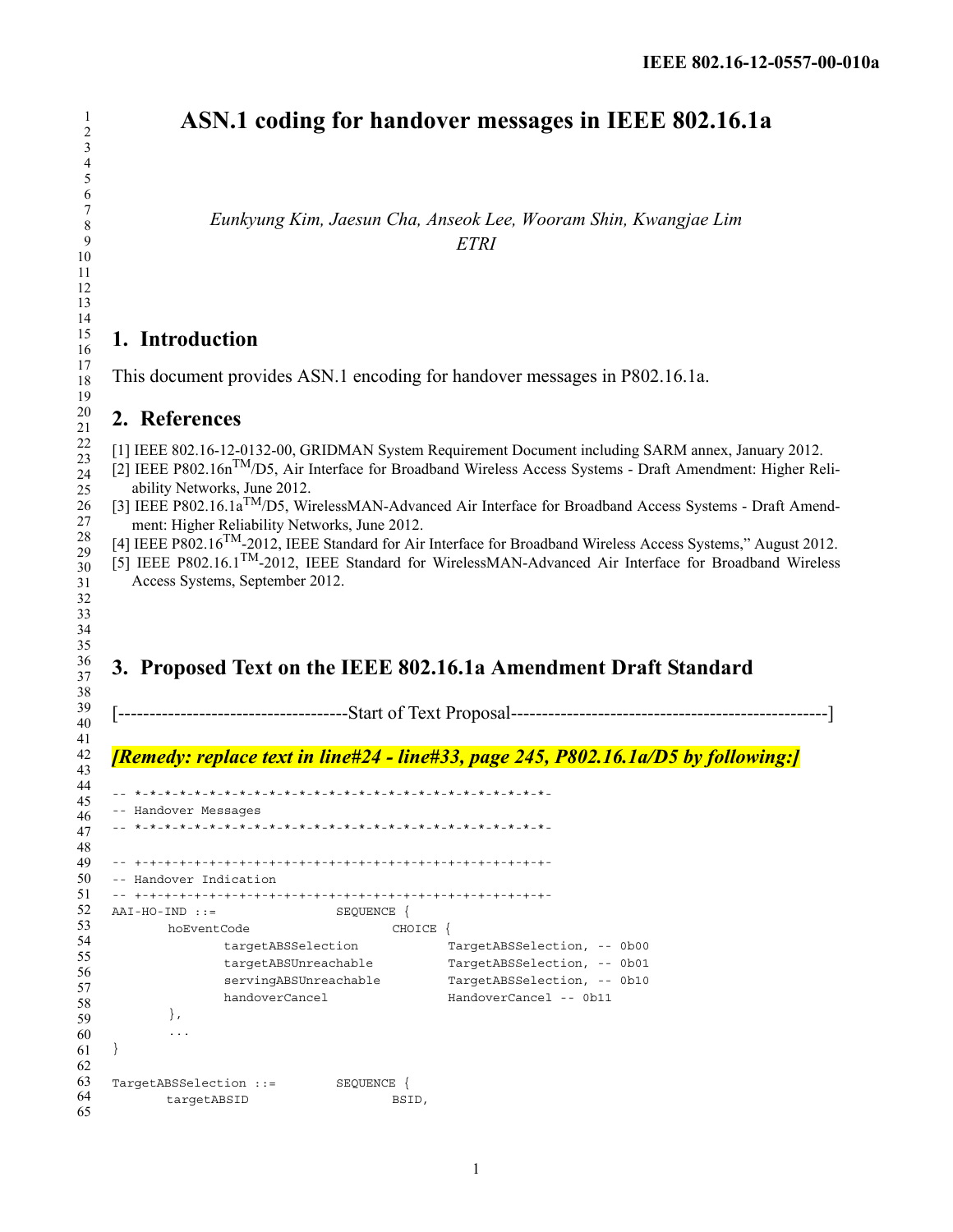#### **IEEE 802.16-12-0557-00-010a**

```
1
2
3
4
5
6
7
8
9
10
11
12
13
14
15
16
17
18
19
20
21
22
23
24
25
26
27
28
29
30
31
32
33
34
35
36
37
38
39
40
41
42
43
44
45
46
47
48
49
50
51
52
53
54
55
56
57
58
59
60
61
62
63
64
65
        targetPhyCarrierID PhyCarrierIndex OPTIONAL, 
        servingPhyCarrierID PhyCarrierIndex OPTIONAL
   } 
  HandoverCancel ::= SEQUENCE {
       sfhMismatch BOOLEAN,
        akCount AKCount
   } 
   -- +-+-+-+-+-+-+-+-+-+-+-+-+-+-+-+-+-+-+-+-+-+-+-+-+-+-+-+-
   -- Handover Request
   -- +-+-+-+-+-+-+-+-+-+-+-+-+-+-+-+-+-+-+-+-+-+-+-+-+-+-+-+-
   maxNewABSIndices INTEGER ::= 256 
   maxNewABSFull INTEGER ::= 256
  maxNewR1BSIndices INTEGER ::= 256 
  AAI-HO-REQ ::= SEQUENCE {
        nbrAdvChangeCount NbrAdvChangeCount,
        carrierPreassignmentIndicator BOOLEAN OPTIONAL, 
        -- start for HR-Network 
        -- 0: HR-MS is transmitting this message to request HO
        -- 1: HR-MS is transmitting this message to request FBIS termination
        fbisTerminationIndicator BOOLEAN OPTIONAL,
        terminationReason ENUMERATED {
                                  backboneRecovery,
                                  noConnectionForFBIS,
                                  linkFailure
                             } OPTIONAL, 
        -- end for HR-Network
        newABSIndexList NewABSIndexList OPTIONAL, 
        newABSFullList NewABSFullList OPTIONAL,
        newR1BSIndexList NewR1BSIndexList OPTIONAL, 
        ...
   } 
   NewABSFullList ::= SEQUENCE (SIZE (1..maxNewABSFull)) OF NewABSFullInfo
  NewR1BSIndexList ::= SEQUENCE (SIZE (1..maxNewR1BSIndices)) OF NewR1BSIndexInfo
  NewABSIndexInfo ::= SEQUENCE {
       nbrABSIndex INTEGER (0..255),
        cinrMean CINRMean OPTIONAL,
        rssiMean RSSIMean OPTIONAL,
        physicalCarrierIndex PhyCarrierIndex OPTIONAL
   }
  NewABSFullInfo ::= SEQUENCE { 
        nbrABSID BSID,
        cinrMean CINRMean OPTIONAL, 
        rssiMean RSSIMean OPTIONAL,
        physicalCarrierIndex PhyCarrierIndex Phychomes Phycesis operional
  }
  NewR1BSIndexInfo ::= SEQUENCE { 
        nbrAdvChangeCount NbrAdvChangeCount,
        nbrR1BSIndex INTEGER (0..255),
        cinrMean CINRMean OPTIONAL, 
        rssiMean RSSIMean OPTIONAL
   }
  CINRMean ::= INTEGER (0..255) 
   RSSIMean ::= INTEGER (0..255)
```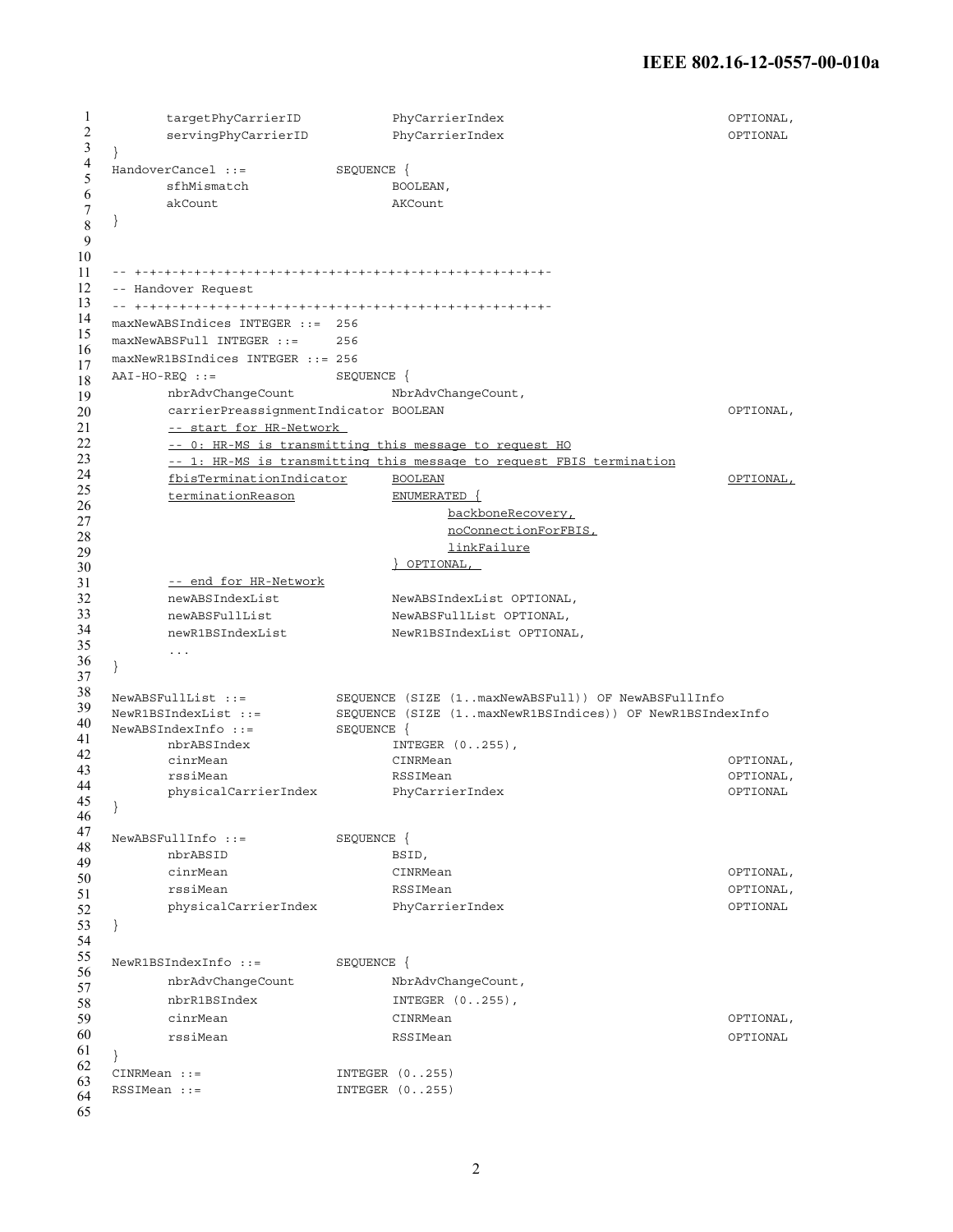```
1
2
3
4
5
6
7
8
9
10
11
12
13
14
15
16
17
18
19
20
21
22
23
24
25
26
27
28
29
30
31
32
33
34
35
36
37
38
39
40
41
42
43
44
45
46
47
48
49
50
51
52
53
54
55
56
57
58
59
60
61
62
63
64
65
   -- +-+-+-+-+-+-+-+-+-+-+-+-+-+-+-+-+-+-+-+-+-+-+-+-+-+-+-+-
   -- Handover Command
   -- +-+-+-+-+-+-+-+-+-+-+-+-+-+-+-+-+-+-+-+-+-+-+-+-+-+-+-+-
   AAI-HO-CMD ::= SEQUENCE { 
        mode CHOICE { 
              hoCmd HandoverCommand, -- 0b00 
               zsCmd ZoneSwitchCommand, -- 0b01 
               hoReject NULLRejectHOCommand, -- 0b10
               reservedhoCmdHrNetwok NULLHRHandoverCommend-- 0b11 
         }, 
         ...
   } 
   HandoverCommand ::= SEQUENCE { 
       hoReentryMode CHOICE {
             bbeHO NULL,
               ebbHO EBBHOInfo 
        }, 
        disconnectTimeOffset INTEGER (0..255),
        resourceRetainTime INTEGER (0..255) OPTIONAL, 
        targetBSList SEQUENCE (SIZE (0..maxNewABSIndices)) OF TargetBSInfo
   } 
  EBBHOInfo ::= SEQUENCE {
    -- "interleavingMode" is used to avoid using 
         -- OPTIONAL to those hoReentryXXXX parameters 
         interleavingMode CHOICE {
              -- hoReentryInterleavingInterval > 0 
               withInterleaving HoReentryInterleavingInfo,
               -- hoReentryInterleavingInterval = 0(multicarrier EBB) 
               noInterleaving NULL
         }, 
         servingPhyCarrierID PhyCarrierIndex OPTIONAL
   } 
   HoReentryInterleavingInfo ::= SEQUENCE { 
        hoReentryInterleavingInterval INTEGER (1..256), 
         hoReentryInterval INTEGER (1..256),
         hoReentryIteration INTEGER (1..8)
  }
   TargetBSInfo ::= SEQUENCE {
       targetBSID BSID,
         preambleIndex CHOICE {
             saPreambleIndex PreambleIndex,
              r1PreambleIndex R1PreambleIndex 
         }, 
        centerFrequency CenterFreq OPTIONAL, 
         -- Only included for the target R1 BS 
        actionTime INTEGER (0..255),
        seamlessHO BOOLEAN,
        cdmaRngFlag CHOICE { 
             offsetInfo OffsetInfo, 
               -- CDMA_RNG_FLAG=0: skip CDMA ranging 
               dedicatedRngInfo DedicatedRngInfo
               -- CDMA_RNG_FLAG=1: perform CDMA ranging 
         }, 
         reentryProcessOptimization BIT STRING (SIZE (5)),
```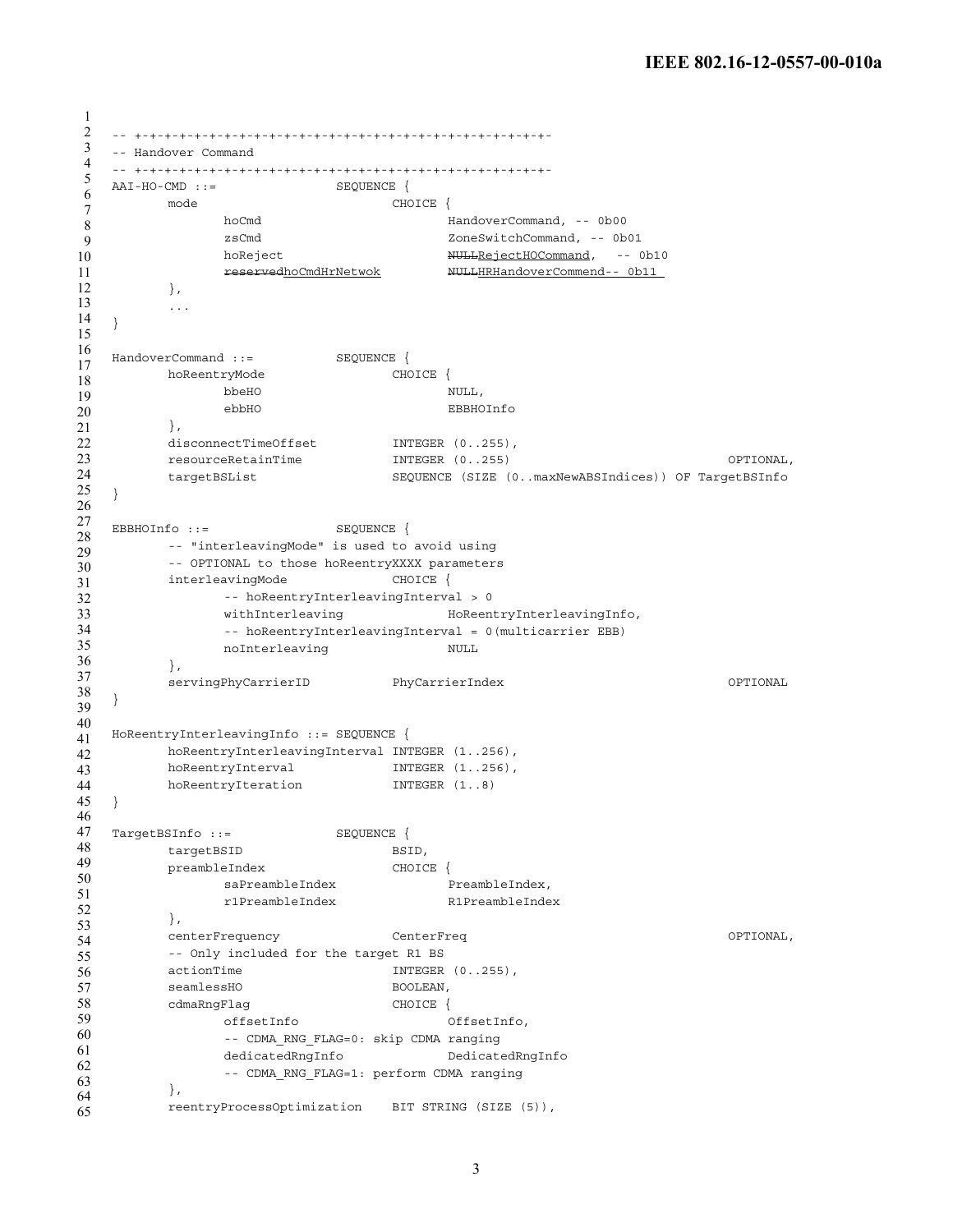1 2 3 4 5 6 7 8 9 10 11 12 13 14 15 16 17 18 19 20 21 22 23 24 25 26 27 28 29 30 31 32 33 34 35 36 37 38 39 40 41 42 43 44 45 46 47 48 49 50 51 52 53 54 55 56 57 58 59 60 61 62 63 64 65 rngInitDeadline INTEGER (0..255), preassignedSTID STID OPTIONAL, preassignedMAPMaskKey BIT STRING (SIZE (15)) OPTIONAL, serviceLevelPrediction ServiceLevelPrediction, targetPhyCarrierID PhyCarrierIndex OPTIONAL, channelBandwidth INTEGER (0..255) OPTIONAL, cpLength CPLength OPTIONAL, preassignedCarrierList SEQUENCE (SIZE (0..maxPreassignedCarriers)) OF PreassignedCarrierInfo OPTIONAL, preallocatedBasicCID CID OPTIONAL, sfhDeltaInfo SEQUENCE { s-SFHChangeCount INTEGER  $(0..15)$ , s-SFHApplicationIndication ENUMERATED { sfhNotApp, -- 0: SFH delta information is not applied -- at the action time sfhApp -- 1: SFH delta information is applied -- at the action time } OPTIONAL, sfhDeltaInfo SEQUENCE { sfhSubpacket1 OptSFHSubpacket1 OPTIONAL, sfhSubpacket2 OptSFHSubpacket2 OPTIONAL, sfhSubpacket3 OptSFHSubpacket3 OPTIONAL } OPTIONAL, dcdConfigurationChangeCount DcdConfigurationChangeCount OPTIONAL, ucdConfigurationChangeCount UcdConfigurationChangeCount OPTIONAL, -- dcdInfo includes the TLV encoded DCD information of R1 BS dcdInfo DcdInfo OPTIONAL, -- ucdInfo includes the TLV encoded DCD information of R1 BS ucdInfo UcdInfo OPTIONAL } } OffsetInfo ::= SEQUENCE { offsetData INTEGER (0..127) OPTIONAL, offsetControl INTEGER (0..127) OPTIONAL } DedicatedRngInfo ::= SEQUENCE { dedicatedCDMARngCode INTEGER  $(0..31)$ , iotFP INTEGER  $(0..3)$ , offsetControl INTEGER  $(0..127)$ , rngOptIndex INTEGER (0..1) OPTIONAL, rngOptSubframeIndex INTEGER (0..7) OPTIONAL } ServiceLevelPrediction ::= ENUMERATED { noServiceAvailable, partiallyServiceAvailable, allServiceAvailable, noServiceLevelPrediction } PreassignedCarrierInfo ::= SEQUENCE { carrierStatusIndication BOOLEAN, physicalCarrierIndex PhyCarrierIndex }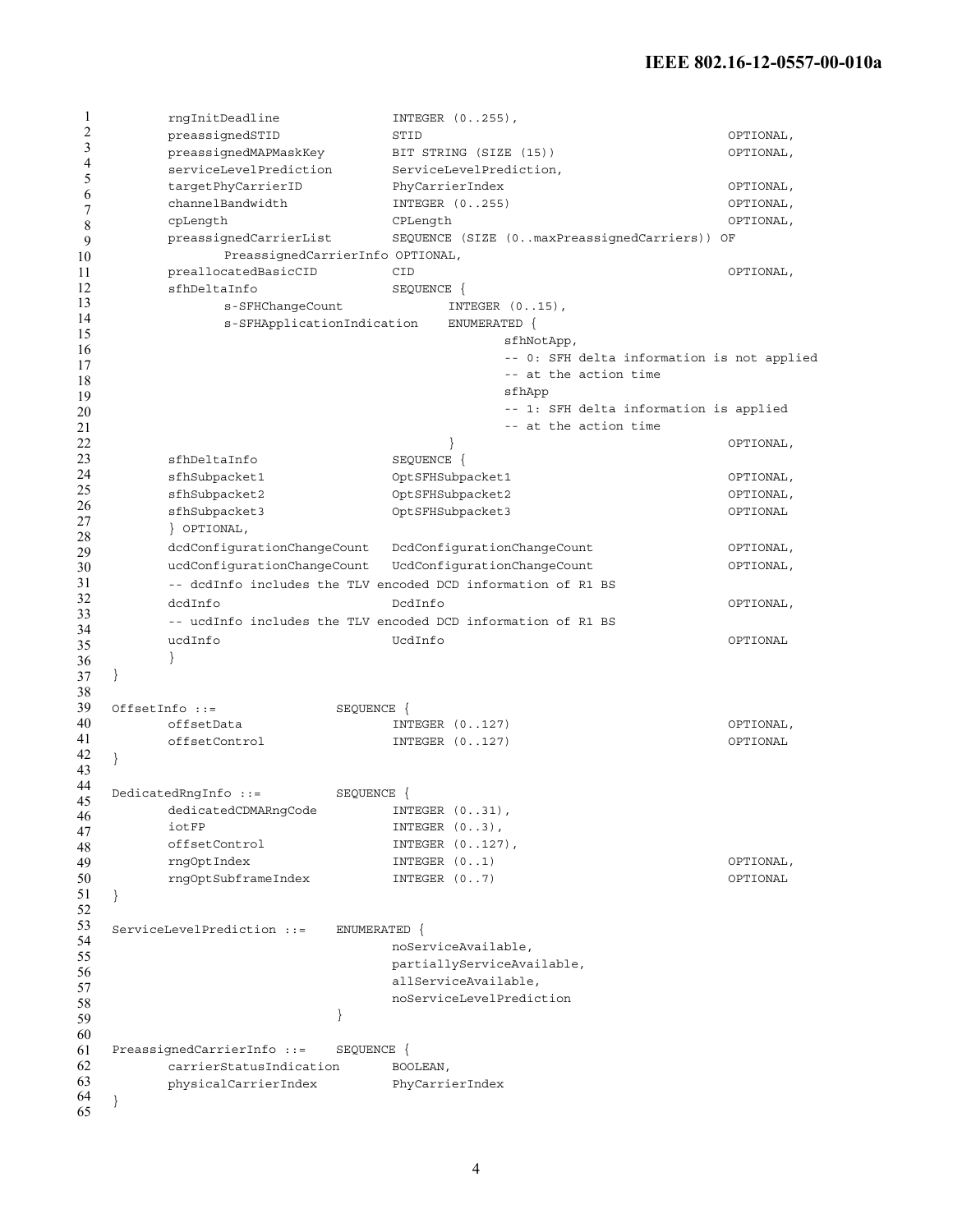```
1
2
3
4
5
6
7
8
9
10
11
12
13
14
15
16
17
18
19
20
21
22
23
24
25
26
27
28
29
30
31
32
33
34
35
36
37
38
39
40
41
42
43
44
45
46
47
48
49
50
51
52
53
54
55
56
57
58
59
60
61
62
63
64
65
   DcdConfigurationChangeCount ::= INTEGER (0..255)
   UcdConfigurationChangeCount ::= INTEGER (0..255)
   DcdInfo ::= OCTET STRING (SIZE (0..1023))
   UcdInfo ::= OCTET STRING (SIZE (0..1023)) 
   ZoneSwitchCommand ::= SEQUENCE { 
         hoReentryMode BOOLEAN,
         resourceRetainTime INTEGER (0..255) OPTIONAL, 
         faIndex FAIndex OPTIONAL, 
         actionTime INTEGER (0..255),
         preambleIndexLZone BIT STRING (SIZE (8)),
         preallocatedBasicCID CID OPTIONAL
   } 
   RejectHOCommand ::= SEQUENCE {
          rejectHRNetwork SEQUENCE {
                reqDuration INTEGER (0..255),
                targetBSList SEQUENCE (SIZE (0..maxNewABSIndices)) OF SEQUENCE
                      targetBSID BSID,
                      saPreambleIndex PreambleIndex OPTIONAL, 
                      r1PreambleIndex R1PreambleIndex OPTIONAL,
                      centerFrequency CenterFreq 
                }
          } OPTIONAL
   }
   HRHandoverCommend ::= SEQUENCE {
          extendHOMode CHOICE {
                alternativePath AlternativePath,
                fbisInitiation FBISInitiation,
                fbisTermination FBISTermination,
                hoCmdMSactionAsRs HOCmdMSActionAsRS
          \frac{1}{2}handoverCommandHandoverCommand
   }
   AlternativePath ::= SEQUENCE {
         role BOOLEAN
          -- 0: stay as HR-MS
          -- 1: change to HR-RS
   }
   FBISInitiation ::= SEQUENCE {
         primaryServingABS BOOLEAN,
          -- 0: the AMS shall set its primary serving ABS 
          -- as S-ABS (Degraded HR-BS) after network reentry
          -- 1: the AMS shall set its primary serving ABS
          -- as T-ABS (Target HR-BS) after network reentry
          switchedAccessMode CHOICE {
                switchedAccessWindowSize 1NTEGER (0..255)<br>maximumSwitchedAccessWindowSize 1NTEGER (0..255)
                maximumSwitchedAccessWindowSize},
          switchingAccessStartTimeOffset INTEGER (0..255)
   }
   FBISTermination ::= SEQUENCE {
         terminationReason ENUMERATED {
                                        backboneRecovery,
                                         noConnectionForFBIS,
                                         linkFailure
```